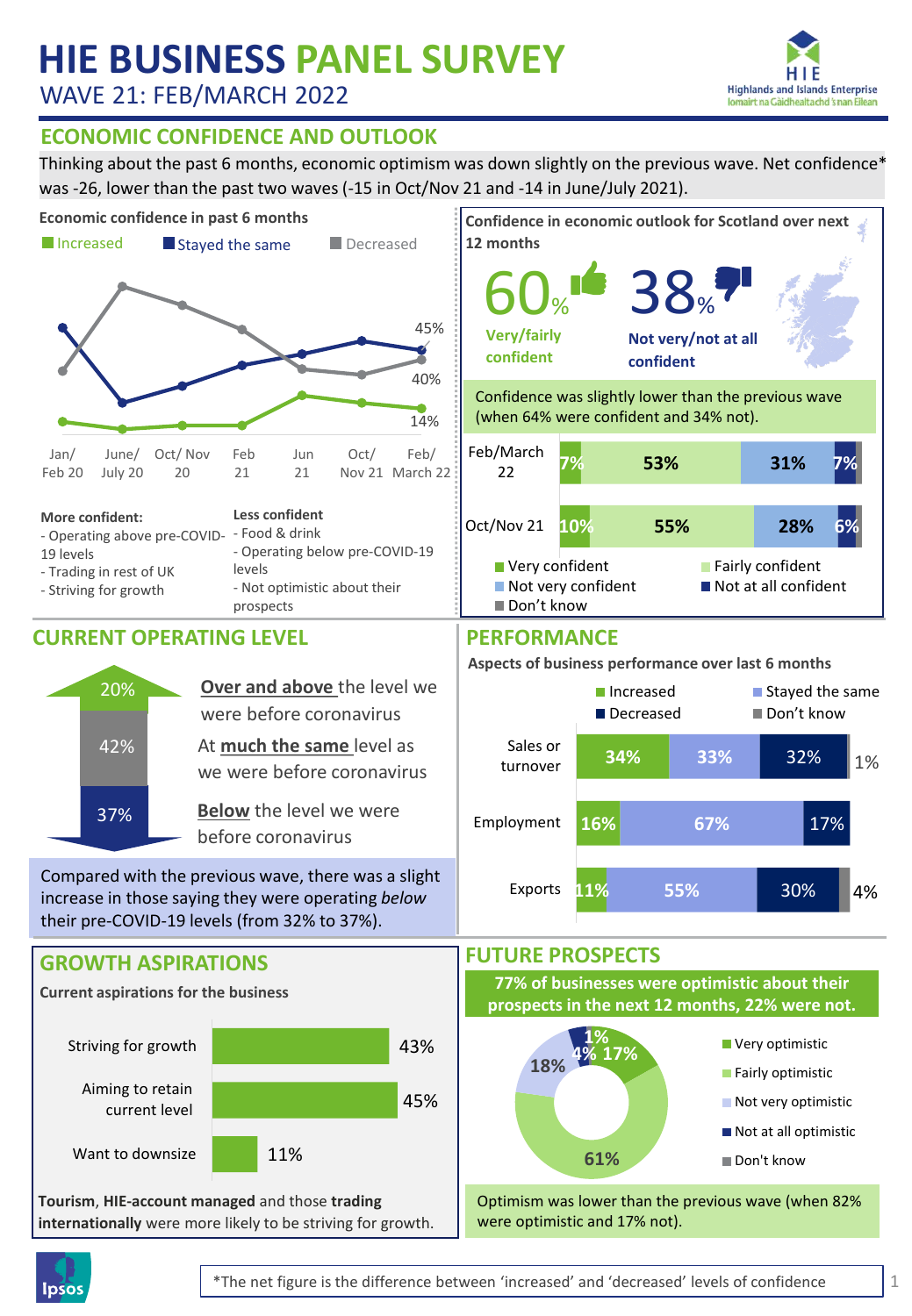

2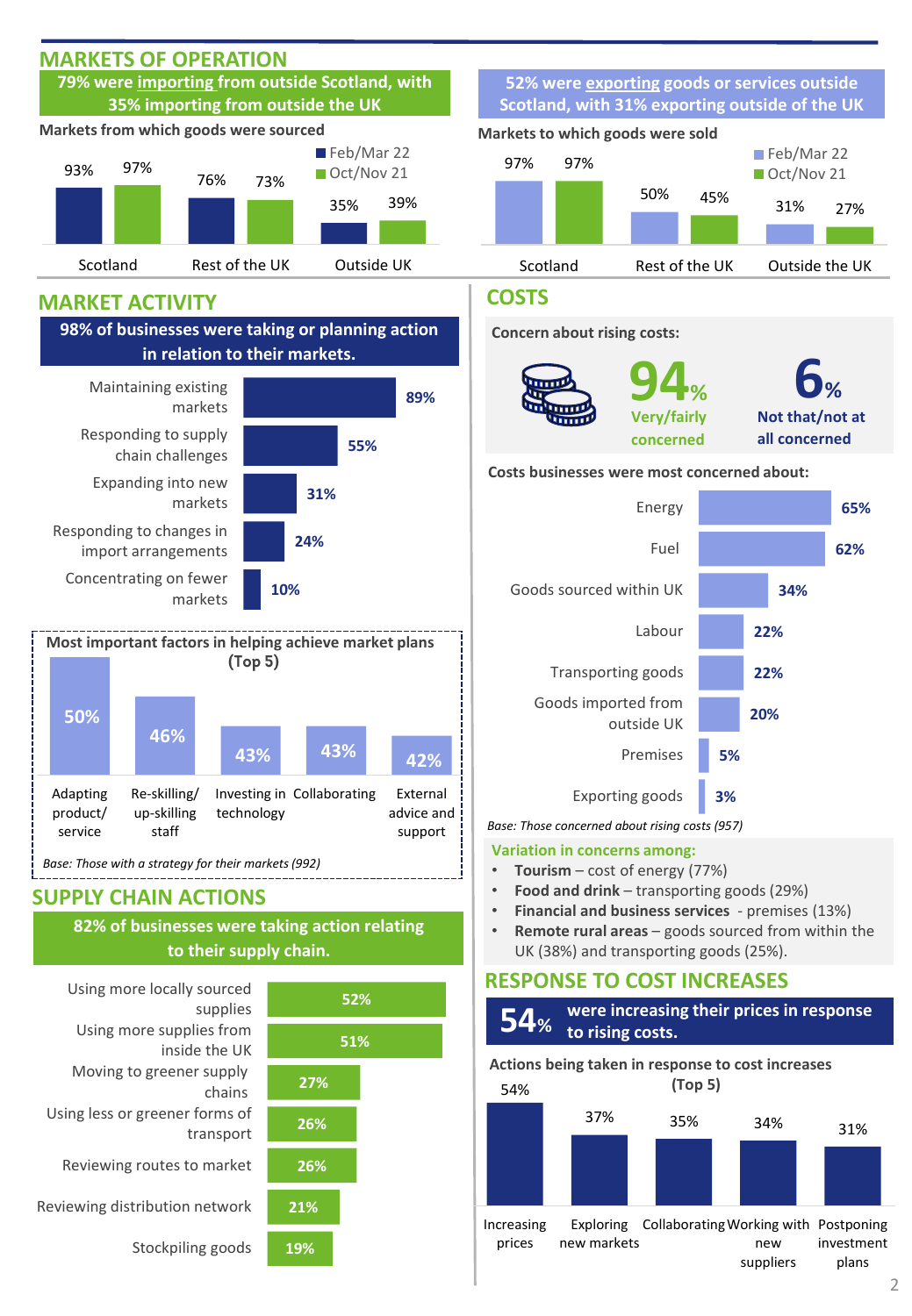### **AREAS OF FOCUS**

**Aspects businesses were focussing on now, in the longer term, or not at all**.





### **WORKFORCE**

## **24% 24% of businesses described themselves as women-led.**



*Base: All employers (841)*

#### **Factors contributing to workforce challenges (top 5)**



**Of those employers facing workforce challenges, 65% were confident they could address them, while 33% were not.**

### **Least likely to be confident: Tourism:**

77% faced challenges; 56% were confident, 42% not.

**Remote rural businesses:**

69% faced challenges; 59% were confident, 40% not.

**Those operating below pre-COVID-19 levels: 74% faced challenges; 57% were confident, 41% not.**

### **WORKFORCE ACTIONS (Top 5)**



*Base: All employers facing workforce challenges (595) Base: All businesses facing workforce challenges (595)*